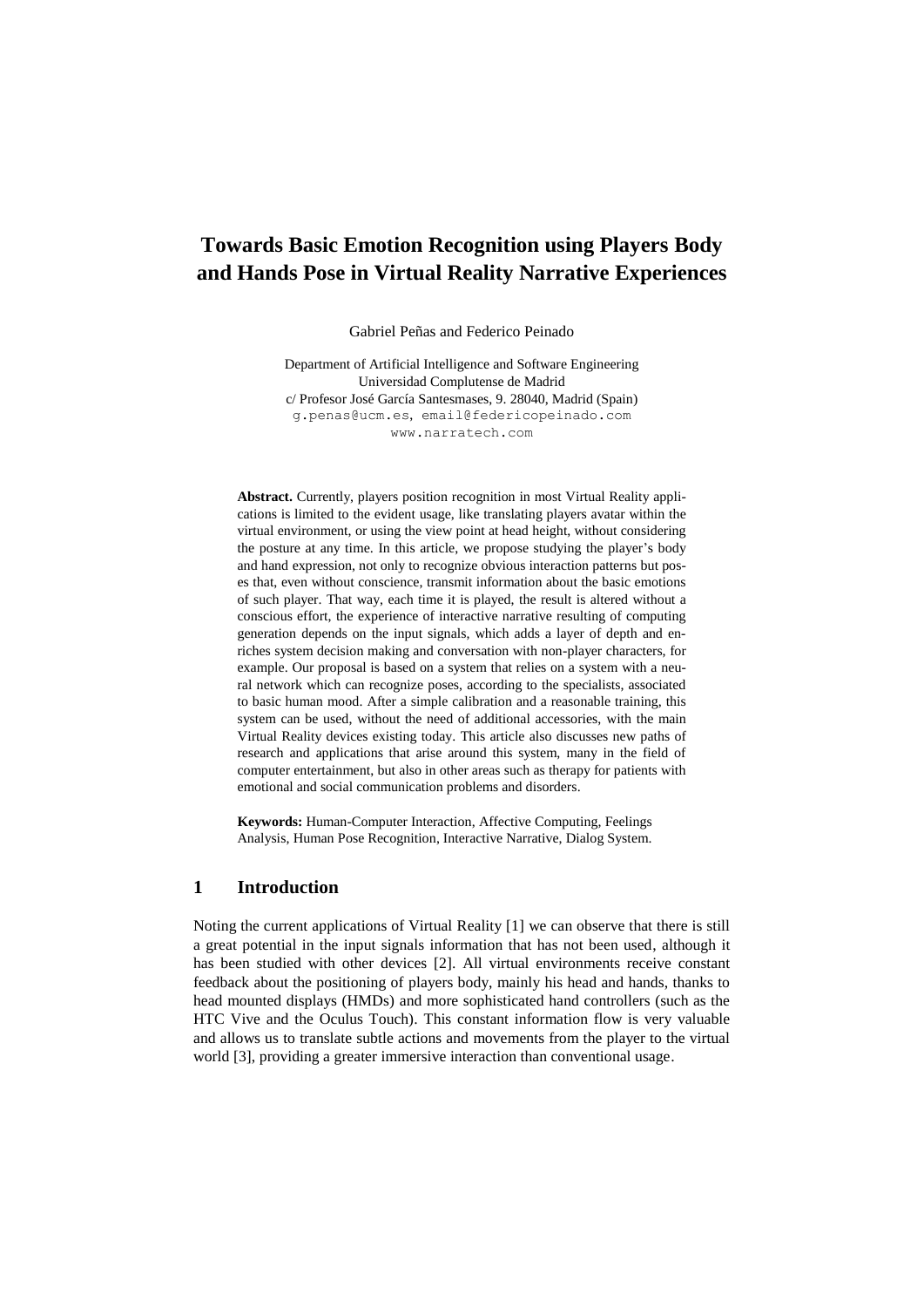Even though may applications have used evident patterns to allow the player to communicate with the game (waving hand, nodding, thumbs up, swipe, etc.), we consider that it is possible to use all this data another way. Instead of recognizing symbols of a somewhat natural and intuitive language that the player uses to communicate, we will try to understand how such communication happens, even in unconscious terms. During gameplay sessions in a Virtual Reality experience, user always adopts a pose and this, in some way and according to nonverbal language experts [4], can reveal his mood against a situation that arises in a particular moment of the game. If we can detect them, new possibilities are opened to achieve a more meaningful and expressive interaction.

Our first approach is to create a simple system using a neural network [5] that can classify players poses. And once achieved, use that information to enrich interaction with the system, specifically by modifying the dialogs with non-player characters and redirecting all the narrative. Writing the conversations must consider those new variables, being as important the message as how is it said. Therefore, it is added a new layer of depth and realism to the experience, achieving greater credibility in the interaction by using the mood analysis.

## **2 Using Emotions in Video Games**

Videogames have their own resources to provoke players emotions, a widely studied phenomenon, about which we can mention Proteus Paradox [6]. However, in almost all the current videogames emotions are not taken as an input parameter, his pose and gestures are completely ignored due to technological limitations that the medium drags since its origins. As it was not possible to know the mood of the player automatically, their emotions could be inferred, estimated, or even asked directly [7].

There are many games that have tried, with mixed success, to make use of players emotions to guide the narrative. For example, the *Mass Effect* series has elections in conversations that allows us to specifically distinguish the kind of answer that we want to give. This game can be included within the role-playing games (RPG) genre, characterized, inter alia, by giving the player the freedom to choose how to interpret the thoughts and emotions of his avatar, though often it is confused how they really feel and what they want to transmit.

Other games try to use more modern devices so the gameplay is affected by less voluntary actions from the player, for example IMMERSE Project [8] uses Microsoft Kinect to allow facial recognition, it uses a system to identify facial expressions associated with emotions and thus alter the games behaviour. It is also the case of Stifled [9] that uses the microphone to draw sound waves that allow us to see the virtual environment, these are generated by the voice or breathing that increases with your pace and intensity at the same time as players nerves, thus achieves a balance because if the player feels nervous he can see more around him which reduces his anxiety. The ability to apply user emotions to interaction with non-player characters and adapt their dialogues has also been studied before [10] but has not been developed or tested in practical examples.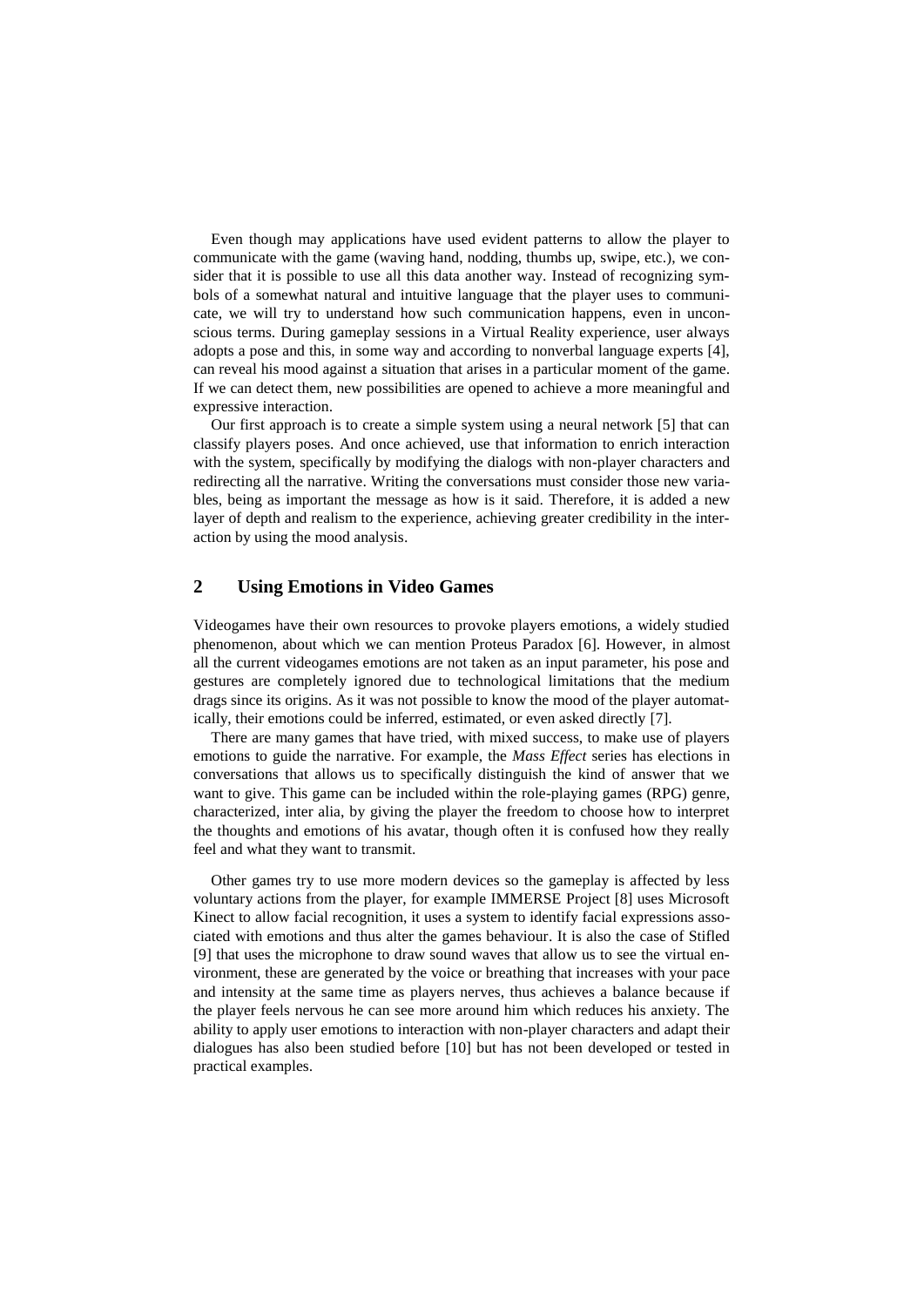Nowadays we have better ways to detect emotions, and the devices have greater computational power. On one hand, we have cameras with enough resolution that allow us to recognize facial expressions from the users. Some devices use those same cameras to track eye movement and position. There are also other devices like smart watches that can measure pulse and share the information in real-time. The information they provide is very useful, but their adoption is marginal within videogame core players.

However, thanks to the growth of Virtual Reality, the use of hand controllers is becoming a standard, and their position is tracked with precision as the HMD. For the HTC Vive, controllers are an essential part of the kit and the user must purchase them altogether. This integration is facilitating the adoption by the players gradually, which will allow the developers to have valuable information to work with, information that is simple to apply to our experience without being artificial or generate user rejection.

### **3 Reading Players Body Methodology**

The goal of this research is top prove that we can create a system, based on a neural network, that classifies players body postures while he enjoys an interactive narration experience, all making use of existing and broadly use technologies. To achieve the objective, we have developed an experiment based in a brief interactive sequence where a conversation with a non-player character is taking place. This dialog is fixed and has some branches that can be explored, guided by the pose adopted by the player in each of the states of the conversation.

The system requires of hardware component to track poses and show an immersive vision in any direction, and a suitable software. We have used the HTC Vive  $1$  consisting of a HMD and two hand controllers, each one with six degrees of freedom (DOF) that allows us tracking position and rotation at the same time. Our solution is compatible with other devices supported by the OpenVR 2 library, such as Oculus Rift and OSVR, if they provide the three required elements: HMD and one tracking control per hand. Note that our experience works while standing or seated because it only tracks head and hands, not legs, chest, or waist.

We only calculate poses when the user interacts in the conversation so erratic movements are not a problem. The tracking system used in the HTC Vice gives us a worst-case latency of 22ms with a relative error of 1.7cm [11].

The implementation has been done using  $Unity<sup>3</sup>$  game engine. This choice was done because its ease of use in prototyping, allowing a fast integration of Virtual Reality and a comfortable and effective programming in C# language. As said, we also used the OpenVR library, not only because it supports multiple devices, but also because it simplifies the procedure and it is becoming an industry standard. Implementation is flexible and can be expanded both in the number of poses and the complexity of them.

 $\overline{a}$ 

<sup>&</sup>lt;sup>1</sup> HTC Vive[, https://www.vive.com/eu/,](https://www.vive.com/eu/) last access 2017/05/25.

<sup>&</sup>lt;sup>2</sup> OpenVR, https://github.com/ValveSoftware/openvr, last access 2017/05/25.

<sup>3</sup> Unity 3D, https://unity3d.com, last access 2017/05/25.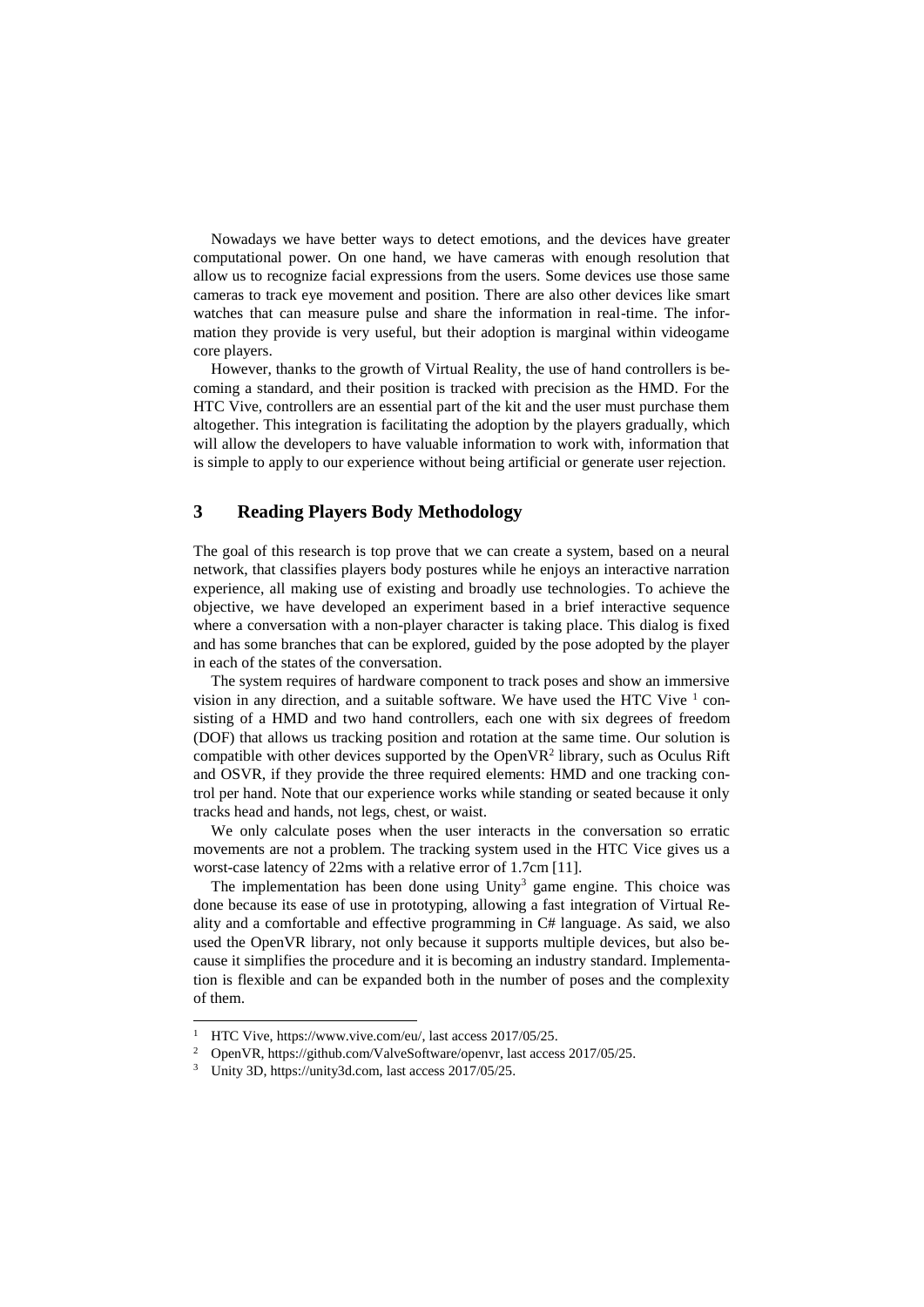System workflow is as following: first step before using it preparing input data from the devices. To do it we must perform a calibration where the user must perform in two poses as shown in Figure 1: natural standing and T.



**Fig. 1.** Calibration poses: natural and T.

This way we can get the natural position of the head and the distance of both controllers to the HMD. We use this distance to normalize the data before it is sent to the system, thus allowing us to acquire some independence from the user body proportions.

For the pose classification, we have a neural network previously trained with some positive example cases. Obviously, the greater the number of there, greater will be the accuracy of the classifier. In this experiment, we have used a simple network with three layers:

- Input: 18 neurons (6 DOF  $*$  3 devices).
- Intermediate: 30 neurons.
- Output: 3 neurons (one per pose).

We decided to use a neural network, instead of other methods, because we needed a fast system, ideal for real-time application as the experiment needs, although we sacrifice some recognition capacity as counter effect; the primary goal is testing the concept, not the implementation. If we vary the number of neurons in the middle layer or the number of the intermediate layers, we can achieve greater precision at the expense of higher resource use. The focus of this experiment was not obtaining the greatest results in detection and therefore only we only used one intermediate layer achieving good classification results and nice performance.

Figure 2 shows the poses we considered in the example scene, they are easily identifiable: neutral, aggressive, and defensive.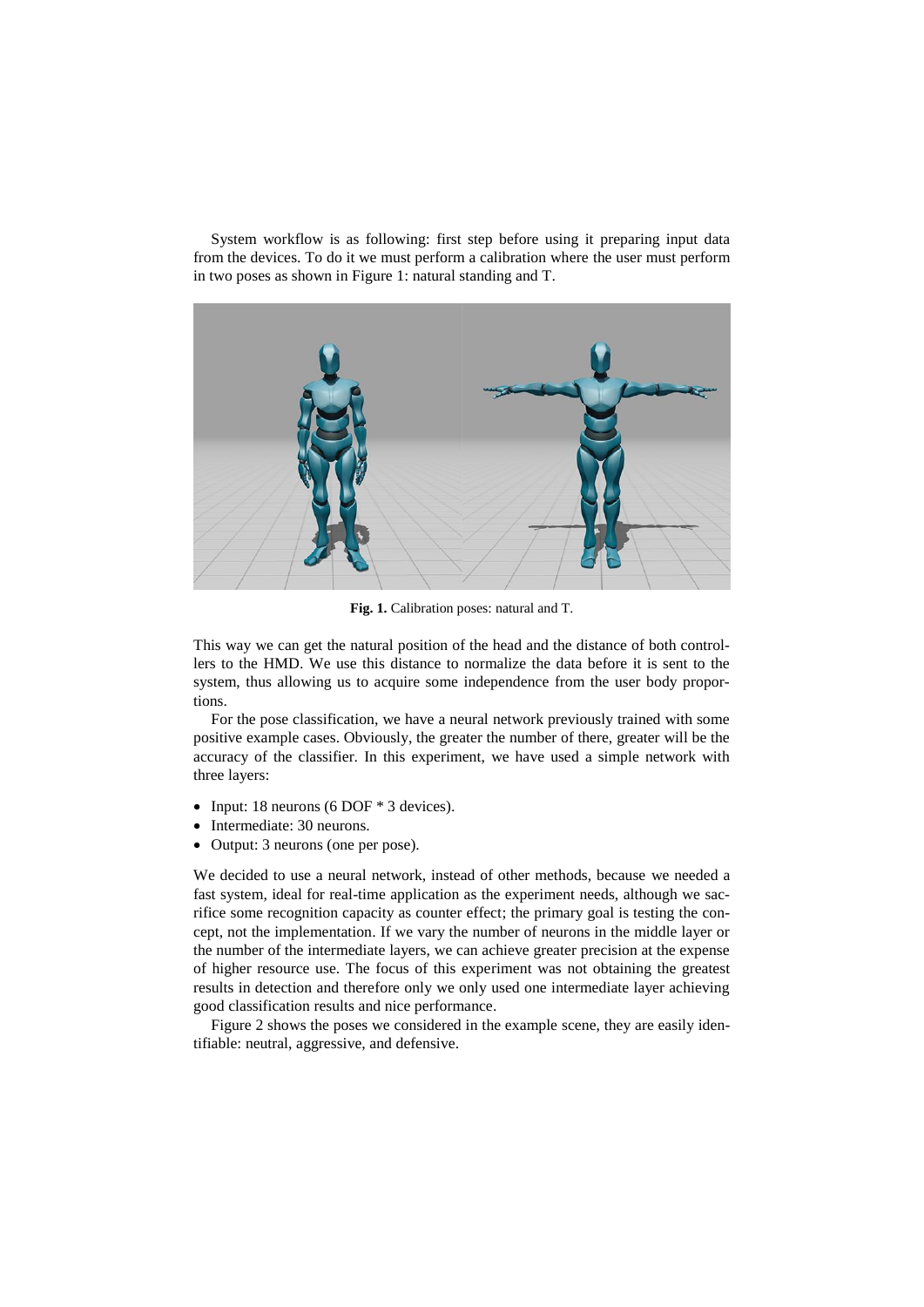

**Fig. 2.** Recognized poses.

These poses are generic and in our preliminary test do not seem to generate many problems while used by different users, all them coming from the same region and culture so they do them mostly the same way.

We wrote a small survey to get feedback from the test subjects, the questions are the following:

- 1. Genre. [1-Man/2-Woman]
- 2. Age. [0-N]
- 3. Education level. [1-Secondary/2-Bachelor/3-Degree/4-Master/5-PhD]
- 4. Number of experiences in VR simulations. [0-N]
- 5. Gaming level. [1-None/2-Casual/3-Hardcore/4-Competitive]
- 6. I enjoyed the experience. [1-6]
- 7. My attention was entirely on the experience. [1-6]
- 8. My perception was focused on the experience almost automatically. [1-6]
- 9. The environment was comfortable. [1-6]
- 10. I felt that the game was disorientating. [1-6]
- 11. I felt like I was a part of the game. [1-6]
- 12. The length was enough. [1-6]
- 13. The experience surprised me. [1-6]
- 14. I noticed that the NPC reacts to my poses. [1-6]
- 15. There is a high variety of poses. [1-6]

User takes control of an avatar that is talking with a non-player character having the capacity of expressing the six universal basic emotions (joy, sadness, rage, fear, surprise, and disgust) [12] plus a neutral one. A very recognizable facial expression manifests these emotions as shown in Figure 3, as well as a set of body animations that reinforce each emotion.



**Fig. 3.** Basic emotions.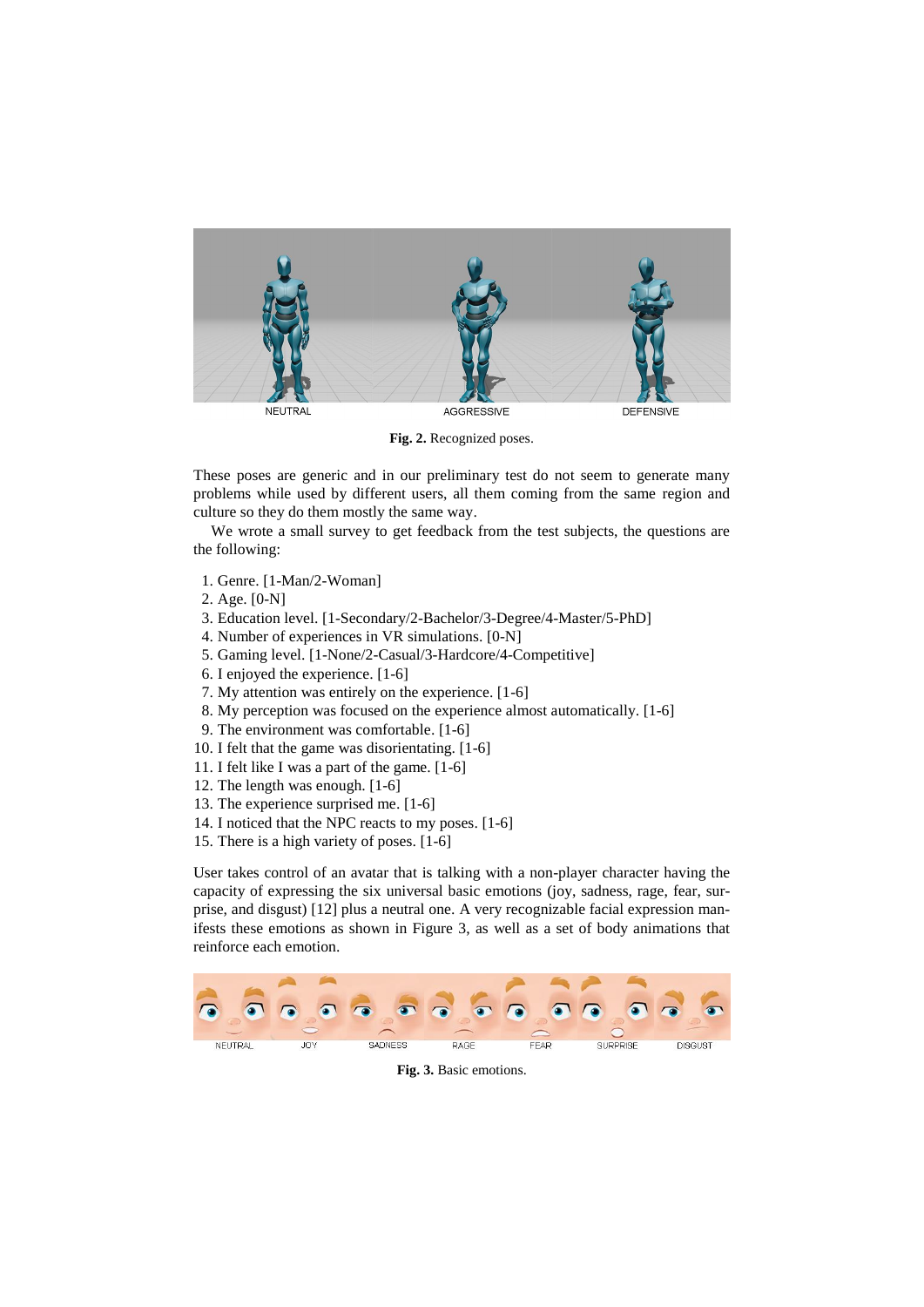During the conversation, which is shown in Figure 4 in a tree-like shape, it is possible to visit several branches, and, in this example, the player only has one sentence to give to the non-player character as answer to whatever is said in each node [13]. In fact, is the pose taken by the player what confirms the mood and guides the conversation towards a direction. This conversation is, therefore, very reduced, but allows us to make use of all the available poses and test if all the basic emotions implemented work how they should.



**Fig. 4.** Conversation tree diagram, each letter is a pose or emotion.

The system is highly parametrized in such way that we can make changes easily in the neural network, such as the number of neurons in each layer, and the number of layers. For this example, we trained the network each of the three poses using 25 positive examples per pose. Of these 25 examples per pose, we divided them in blocks of five done by 5 different people to give a greater variety to them. This way we have some variety in the training examples.

The main structure of the trainer and recognizer is simple to promote efficiency but works with great results.



**Fig. 5.** System kernel.

Consists of a manager that deals with the control of the various states of the tool, their names are very explanatory as shown in Figure 5. The manager also deals with the tracking of the three elements (display and hands). The recognizer and the trainer manage control in a different way the neural network each one contains, while the first only applies input data to see the obtained result, the second generates iterations with all the examples of each pose to recalculate the weights between the neurons in the network. There is also a Utils class than mainly deals with the file read and writing.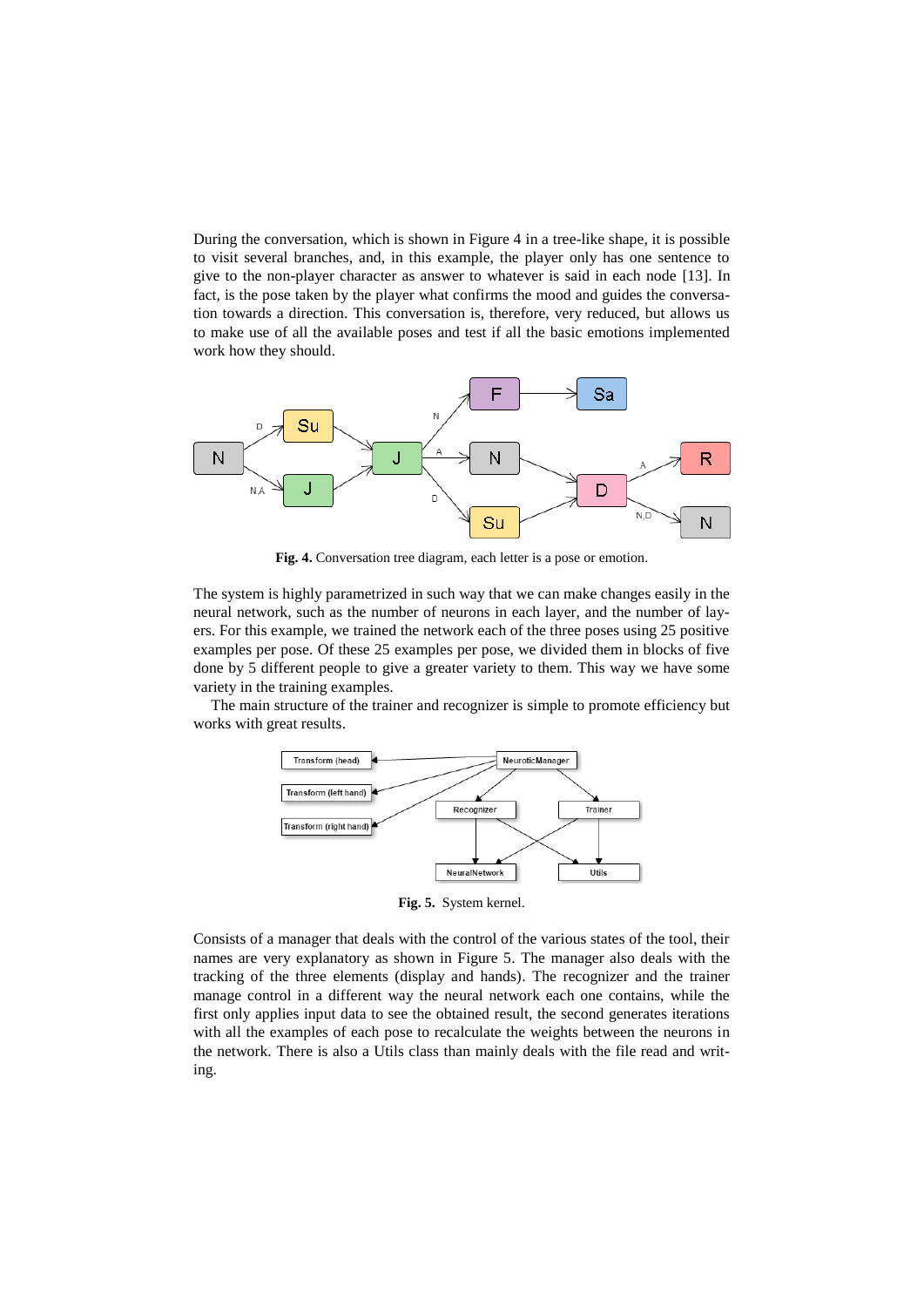

**Fig. 6.** Scene where the conversation takes place.

#### **4 Results and Discussion**

We tested the experiment with 10 people, half men, half women, and all of them between 30 and 60 years and higher education. In terms of experience with Virtual Reality simulation environments it was none or negligible (a couple of sessions at most). Relation with videogames was more heterogeneous since there were some who have practically never played to regular players.

After trying the experiment with these users, we observed that there is an initial reaction of surprise once the subjects realize the ability the non-player character can vary is answers. Although they are not conscious during the test that it is due to their poses, as they were not informed of that, after explaining the workings they say it looked like the NPC reacts to their feelings as he was reading their minds.

On the other hand, it is noteworthy that the number of poses and nodes of the current conversation are still very few, even more considering that the subjects tend to go through the same branches of the conversation, visiting a reduced number of nodes. Generating a more complex conversation could improve replayability.

The negative part of the findings is that, being a reduced number of poses, the system is not able to recognize all the different types of mood the player can have, training more poses could provide very interesting information that now are completely ignored by the system. Also, as the test conversation is short, sessions pass too fast and the players do not develop an intellectual or sentimental attachment to the story.

All this information is obtained from the survey results shown in Table 1.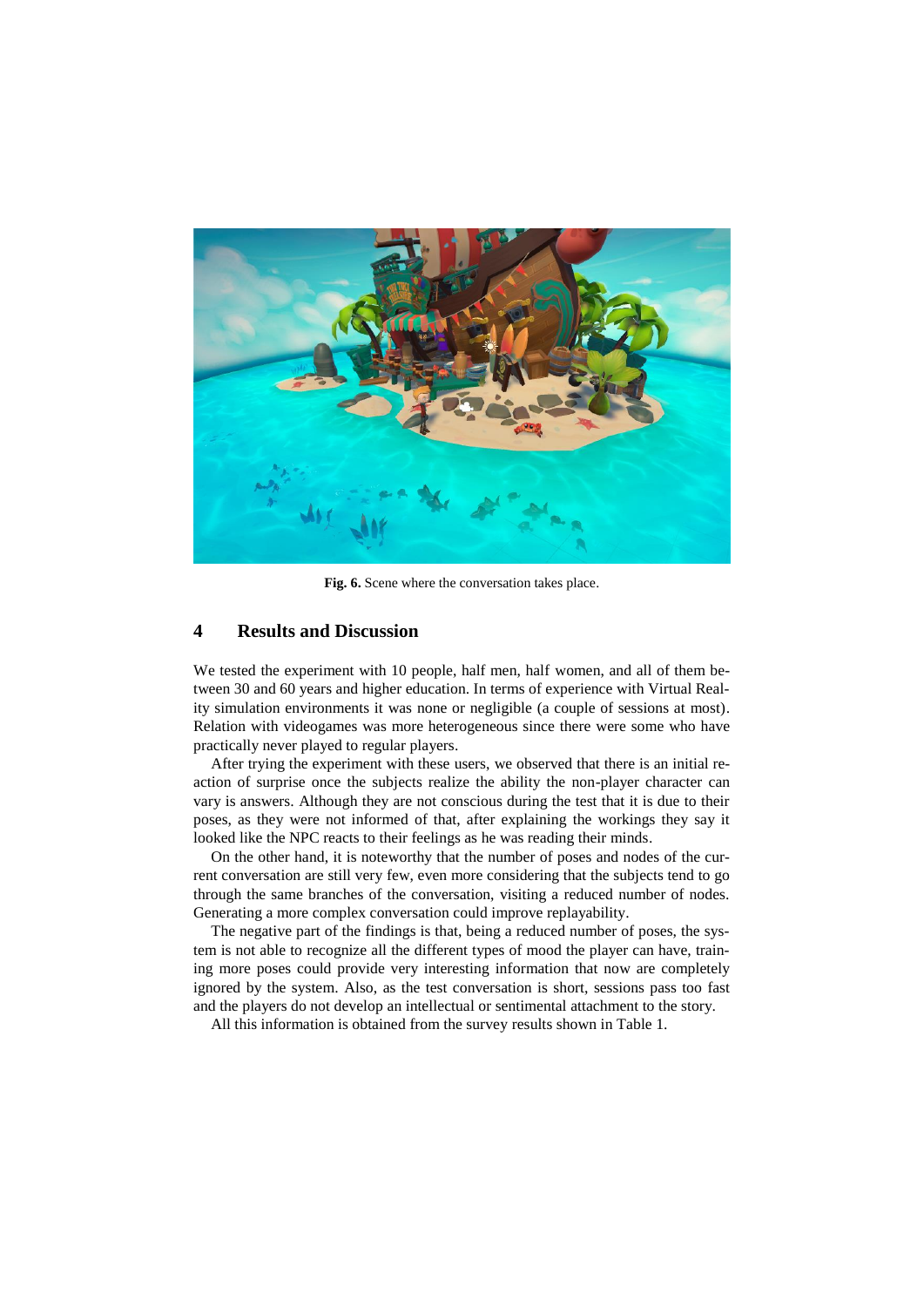| Q/S            |    | $\overline{2}$ | 3              | $\overline{4}$ | 5              | 6              | $\overline{7}$ | 8              | 9  | 10             |
|----------------|----|----------------|----------------|----------------|----------------|----------------|----------------|----------------|----|----------------|
|                | 1  | 1              | 2              | 1              | $\overline{2}$ | 2              | 2              | 1              | 2  | 1              |
| $\overline{2}$ | 33 | 32             | 45             | 59             | 32             | 58             | 36             | 37             | 52 | 32             |
| 3              | 4  | 4              | 3              | 3              | 3              | 3              | 2              | $\overline{2}$ | 4  | 3              |
| $\overline{4}$ | 5  | 3              | $\overline{0}$ | 1              | 1              | $\mathbf{1}$   | $\Omega$       | $\overline{0}$ | 1  | $\overline{0}$ |
| 5              | 3  | 3              | $\overline{2}$ | 1              | $\overline{2}$ | 1              | 2              | 1              | 1  | 3              |
| 6              | 5  | 6              | 5              | 5              | 6              | 4              | 5              | 5              | 6  | 6              |
| 7              | 6  | 6              | 5              | 6              | 6              | 5              | 6              | 6              | 6  | 5              |
| 8              | 4  | 5              | 4              | 5              | 5              | 4              | 5              | 4              | 6  | 6              |
| 9              | 6  | 5              | 6              | 6              | 6              | 6              | 5              | 6              | 5  | 6              |
| 10             | 1  | 1              | $\overline{2}$ | 1              | 1              | 3              | 1              | 2              | 1  | 2              |
| 11             | 5  | 6              | 5              | 6              | 6              | 4              | 5              | 5              | 6  | 6              |
| 12             | 3  | 3              | 4              | 4              | 4              | 3              | 2              | 3              | 4  | 2              |
| 13             | 5  | 4              | 6              | 5              | 6              | 4              | 5              | 5              | 6  | 6              |
| 14             | 6  | 5              | 5              | 5              | 6              | 4              | 5              | 5              | 6  | 6              |
| 15             | 3  | $\overline{2}$ | $\overline{2}$ | 3              | 4              | $\overline{2}$ | 3              | 3              | 4  | 2              |

**Table 1.** Survey results, rows are the questions, columns are the answers.

With this experiment, we achieved a new way to add a greater depth and immersion to the narrative experiences in Virtual Reality. The most remarkable achievement is the possibility of integration into more complex conversation or, directly, detect the user mood at any time to guide the story to new horizons.

This has direct implications in videogame design and allows developers to create new experiences reactive to the player and with a low latency response to the users' feelings. The fact that the system is simple does not make the experience design as simple. The number of different conversations that can be developed with this new input grows exponentially and requires high skill in the creation of interactive dialogues with quality and sense.

## **5 Conclusion**

With a simple use of available tools, we can create conversations with greater meaning, more immersive and offering more emotional and complex content. We revealed also with this experiment a lack of interaction in videogames, particularly in Virtual Reality environments.

Interaction with systems is based merely on voluntary actions of the user, without taking care of subconscious elements as the emotions. If we use them, systems could adapt to the necessities of whoever is using them. Not only that, but we can also achieve a more natural connection in the communication between the users and the systems, a communication that can be more comfortable and productive.

We also make evident the extreme linearity of the videogame narrative. Breaking that barrier is complicated because the huge amount of content we must generate is complex and costly. It is not suitable for all games or players, but it could improve those with a strong narrative component.